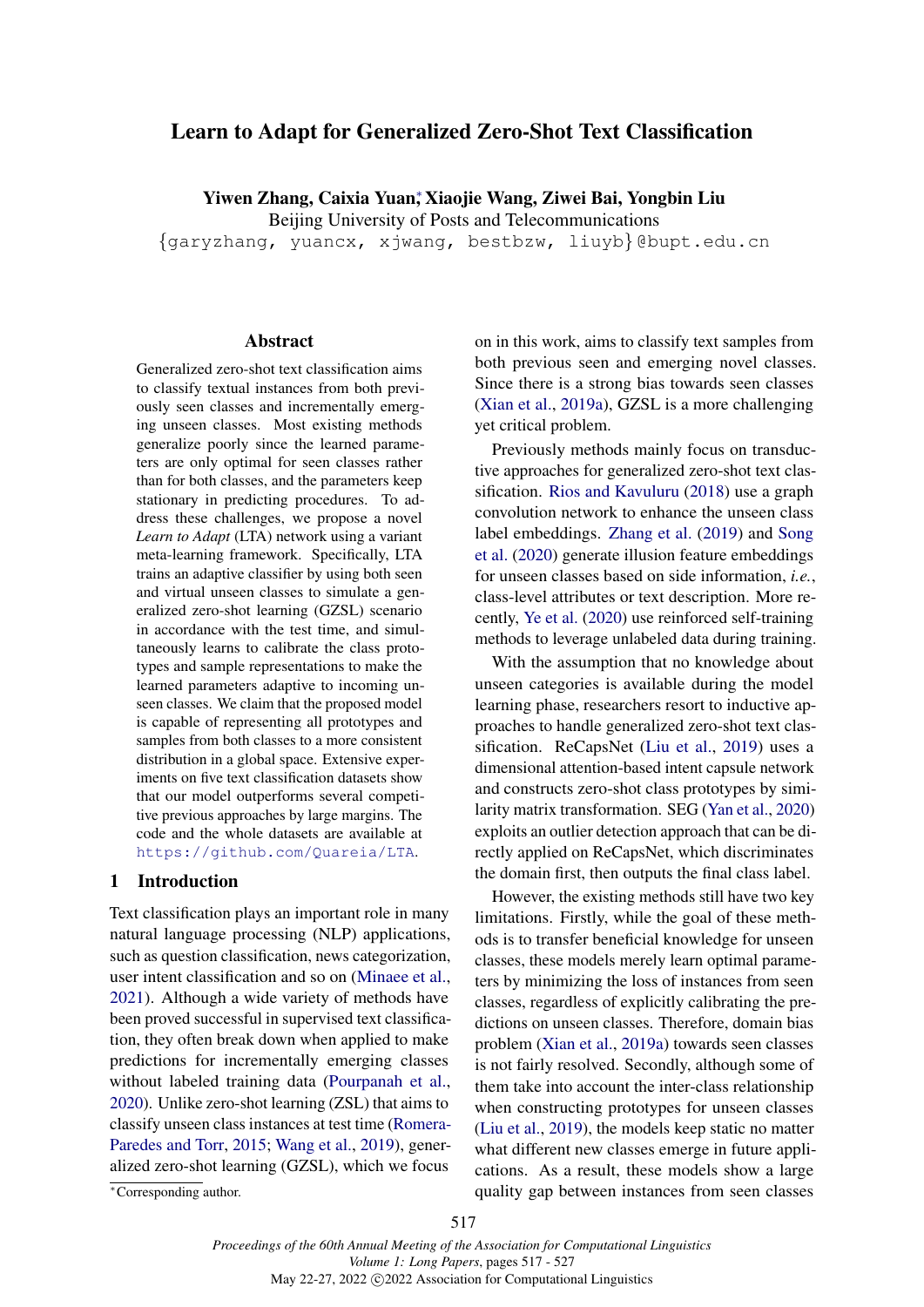and from emerging unseen classes.

To address these problems, motivated by the success of meta-learning in the few-shot learning task [\(Vinyals et al.,](#page-10-5) [2016;](#page-10-5) [Snell et al.,](#page-9-6) [2017;](#page-9-6) [Sung et al.,](#page-10-6) [2018;](#page-10-6) [Finn et al.,](#page-8-0) [2017\)](#page-8-0), we present a novel *Learn to Adapt* (LTA) network for generalized zero-shot text classification. Concretely, the proposed LTA learns over multiple learning episodes that mimic GZSL setting explicitly during training, making the learning setting consistent with the test environment and thereby improving generalization. The model notably extends its ability from two views: prototype adaptation and sample adaptation. In each episode, the LTA adjusts the representative prototypes of both seen classes and "fake" unseen classes, with the assumption that unseen classes will help in calibrating representation of seen ones and thereby enable the model to learn the classsensitive representations. The updating for all prototypes is then used to generate a set of calibration parameters, called semantic components, to guide the adaptation of sample embeddings, which is designed to compensate for the shrinking features [\(Chen et al.,](#page-8-1) [2018\)](#page-8-1) that are ignored during training if they are not discriminating for seen classes, but could be critical for recognizing unseen classes. The refined sample embeddings are then classified based on similarity scores with all adapted class prototypes. The same setting can be directly applied in testing, where the LTA executes class prediction and adapts the learned model rationally in an on-the-fly manner.

In summary, our contributions include: (i) We propose a novel *Learn to Adapt* (LTA) network for generalized zero-shot text classification which is capable of adapting incrementally between seen classes and emerging unseen classes at test time. (ii) We propose a methodology for calibrating both prototypes and sample embeddings to deduce a global representation space, efficiently avoiding over-fitting on seen classes. (iii) Experimental results on five generalized zero-shot text classification datasets show that our method outperforms previous methods with a large margin.

### 2 Related Work

Generalized Zero-Shot Learning The challenge of zero-shot learning (ZSL) has been the focus of attention in recent years, especially in the applications of image classification [\(Socher et al.,](#page-9-7) [2013;](#page-9-7) [Xian et al.,](#page-10-1) [2019a;](#page-10-1) [Wang et al.,](#page-10-0) [2019\)](#page-10-0), intent detection [\(Xia et al.,](#page-10-7) [2018;](#page-10-7) [Liu et al.,](#page-9-5) [2019;](#page-9-5) [Yan et al.,](#page-10-4) [2020\)](#page-10-4), and question classification [\(Fu et al.,](#page-8-2) [2018\)](#page-8-2). Different from ZSL, generalized zero-shot learning (GZSL) that attempts to categorize instances from both seen and unseen classes is a more realistic condition that matches with practical applications. For example, a question classifier for a question answering system has to classify not only the questions ever asked but also new questions incrementally emerging from the users.

There are two key issues that GZSL has to address: (1) how to incrementally learn beneficial knowledge for unseen classes from seen ones, and (2) how to tackle the domain bias caused by the extremely imbalanced data of seen and unseen domains.

To alleviate the first issue, some of the earliest works on ZSL attempt to learn a matching model between instance embedding and class prototype embeddings represented by extra information including class-level attribute, text description, or their combinations [\(Frome et al.,](#page-8-3) [2013;](#page-8-3) [Nam et al.,](#page-9-8) [2016;](#page-9-8) [Zhu et al.,](#page-10-8) [2019;](#page-10-8) [Xia et al.,](#page-10-7) [2018\)](#page-10-7). In a similar vein, other methods [\(Wang et al.,](#page-10-9) [2018;](#page-10-9) [Rios](#page-9-3) [and Kavuluru,](#page-9-3) [2018;](#page-9-3) [Si et al.,](#page-9-9) [2021\)](#page-9-9) also investigate the semantic relationship between the side information for obtaining better prototype representation. Nevertheless, these models are trained using data from seen classes and fail to incrementally adapt to emerging new classes.

The key problem of the second issue is that the model is trained with data from the seen classes and the parameters are actually optimized on the seen domain, thus they are not aware of unseen classes. Assuming the extra information about unseen classes is available, another prominent approach attempts to use generative models to generate virtual samples or features for unseen domains [\(Xian et al.,](#page-10-10) [2018;](#page-10-10) [Schönfeld et al.,](#page-9-10) [2019;](#page-9-10) [Zhang](#page-10-2) [et al.,](#page-10-2) [2019;](#page-10-2) [Song et al.,](#page-9-4) [2020\)](#page-9-4). By using synthesized samples, the generative approaches can convert GZSL problem to the conventional supervised learning problem where biases towards seen classes are largely alleviated. Additionally, studies also extend to exploit the unlabeled data for unseen classes [\(Xian et al.,](#page-10-11) [2019b;](#page-10-11) [Rahman et al.,](#page-9-11) [2019;](#page-9-11) [Ye](#page-10-3) [et al.,](#page-10-3) [2020\)](#page-10-3). However, these models assume that they have access to the extra information about the unseen classes, which is not very realistic since often neither the test data nor their label descriptions is available at the training phase (as supposed in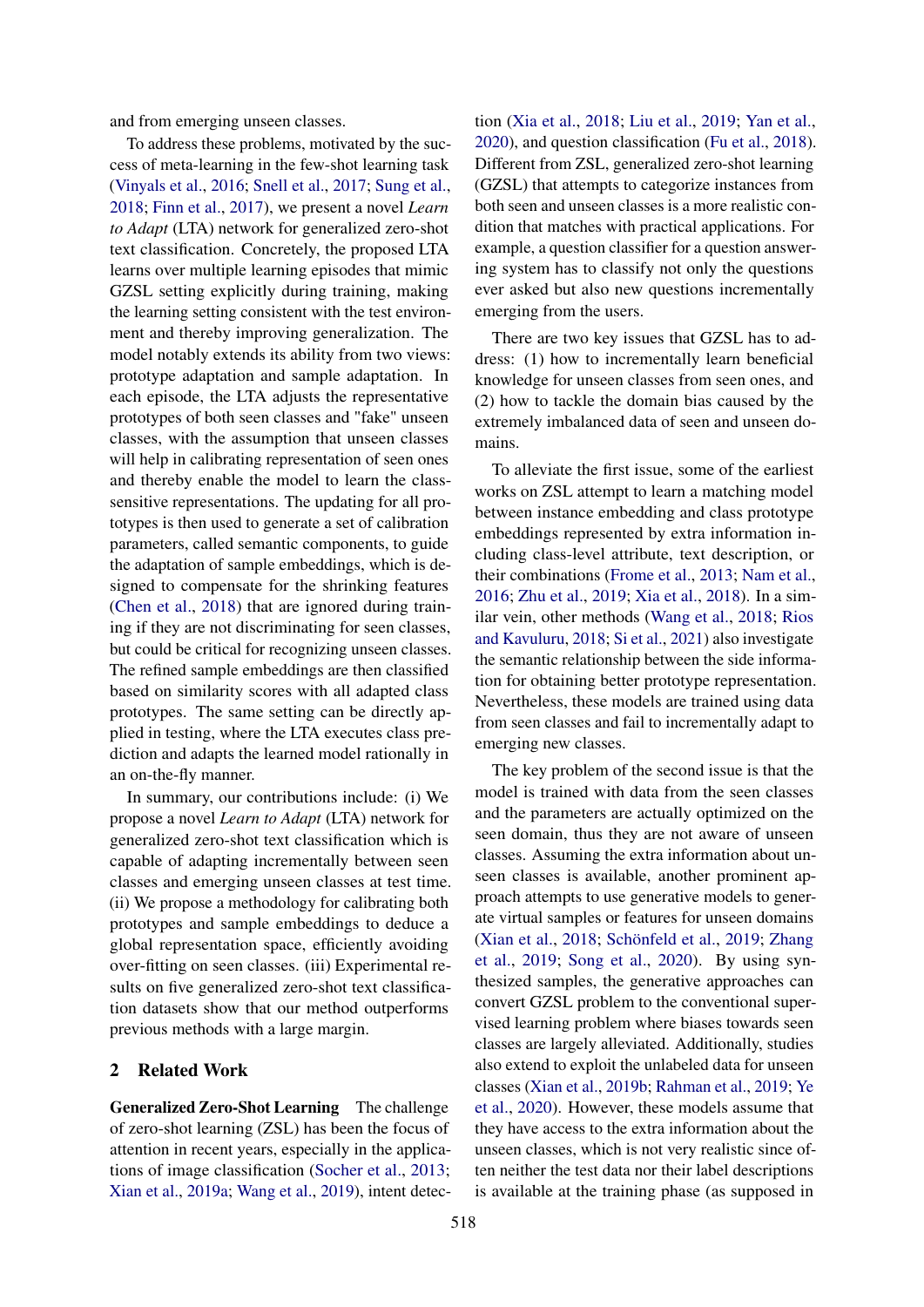this work). In contrast, our model can involve all classes (seen and unseen) jointly during inference, essentially it is trained towards continuous generalization for new classes, hence it is capable to adapt to incoming new classes dynamically.

Episode-Based Training in GZSL Our approach is primarily based on the episodic training paradigm that has been widely used in few-shot learning (FSL) [\(Vinyals et al.,](#page-10-5) [2016;](#page-10-5) [Snell et al.,](#page-9-6) [2017;](#page-9-6) [Sung et al.,](#page-10-6) [2018\)](#page-10-6). The primitive goal of episodic training is to quickly learn a meta-task from sampled classes. A particular advantage of episodic training is that, by constructing meta-tasks, the setting of training is consistent with that of testing, which is essential for classification problems.

Studies extend to exploit episodic training in the "generalized" settings. [Verma et al.](#page-10-12) [\(2020\)](#page-10-12) constructs model-agnostic meta-tasks to train generative models on GZSL. In addition, [Gidaris and](#page-8-4) [Komodakis](#page-8-4) [\(2018\)](#page-8-4) utilizes weight generators to update unseen prototypes in generalized FSL(GFSL). Subsequently, to update both seen and unseen prototypes, [Ye et al.](#page-10-13) [\(2021\)](#page-10-13) exploits attention mechanism while [Shi et al.](#page-9-12) [\(2020\)](#page-9-12) takes advantage of graph neural networks in GFSL. [Yu et al.](#page-10-14) [\(2020\)](#page-10-14) use a generative network to generate unseen prototypes in GZSL. These methods only consider the prototype adaptation while the sample embeddings are still static whatever the unseen classes are. Additionally, [Bao et al.](#page-8-5) [\(2020\)](#page-8-5) uses distributional signatures to update sample embeddings in GFSL. Considering that distributional signatures can be equal for two different tasks, our method uses a novel semantic update extractor to update samples following the prototype adaptation rather than statistical information.

A compelling property of our method is that it tackles knowledge transferring and domain bias simultaneously in an episodic training framework by adapting both prototypes and sample embeddings, and draws a fast adaptation to the novel classes without the cost of dramatic damage in discriminating the seen classes.

# 3 Methodology

# 3.1 Problem Definition

Formally, let  $\mathcal{Y}^s = \{y_1^s, ..., y_{C^s}^s\}$  and  $\mathcal{Y}^u =$  $\{y_1^u, ..., y_{C^u}^u\}$  denote  $C^s$  seen classes and  $C^u$  unseen classes respectively, and  $\mathcal{Y} = \mathcal{Y}^s \cup \mathcal{Y}^u$  denote the global label space with  $\mathcal{Y}^s \cap \mathcal{Y}^u = \emptyset$ . Suppose we have a collection of training samples  $\mathcal{D}^s = \{ (x_j^s, y_j^s, a_j^s) \}_{j=1}^M$ , that consists of M samples from  $C^s$  seen classes, where  $x_j^s \in \mathcal{X}^s$  represents *j*-th text utterance,  $y_j^s$  and  $a_j^s$  are its one-hot class label and corresponding class-level textual description, respectively. At the test time, provided with a class description set  $\mathcal{A}^u = \{a_j^u\}_{j=1}^{C^u}$  for unseen classes, the GZSL task is to classify the test instance into either a seen or an unseen class.

#### 3.2 Overview

**Encoder** An textual input x with T words is encoded by a BERT [\(Devlin et al.,](#page-8-6) [2019\)](#page-8-6) (or any other textual encoder) into a sequence of hidden vectors  $\mathbf{H} = [\mathbf{h}_1, \mathbf{h}_2, ..., \mathbf{h}_T] \in \mathbb{R}^{T \times d_h}$ , where  $d_h$  is the dimension of the hidden vectors. The text embedding  $f(x) \in \mathbb{R}^{d_h}$  is then obtained by averaging over the T hidden vectors.

Training In the training stage, we apply an episodic learning paradigm, which trains the model by simulating multiple generalized zero-shot text classification tasks on seen classes. Following the principle that train and test conditions must match [\(Vinyals et al.,](#page-10-5) [2016\)](#page-10-5) and recent studies on "generalized" setting [\(Gidaris and Komodakis,](#page-8-4) [2018;](#page-8-4) [Shi et al.,](#page-9-12) [2020;](#page-9-12) [Ye et al.,](#page-10-13) [2021;](#page-10-13) [Bao et al.,](#page-8-5) [2020;](#page-8-5) [Verma et al.,](#page-10-12)  $2020$ ; [Yu et al.,](#page-10-14)  $2020$ ), the *i*-th episode involves an  $N<sup>s</sup>$ -way K-shot learning task for seen classes, denoted as  $\mathcal{D}_i^s = \{ (x_j^s, y_j^s, a_j^s) \}_{j=1}^{N^s \times K}$ with  $K$  labelled instances for each of the  $N<sup>s</sup>$ classes, which are randomly sampled from the seen data  $\mathcal{D}^s$ , and a  $N^u$ -way K-shot learning task for "fake" unseen classes, denoted as  $\mathcal{D}_i^u$  =  $\{(x_j^u, y_j^u, a_j^u)\}_{j=1}^{N^u \times K}$  which is also from  $\mathcal{D}^s$ , with  $N^s + N^u \leq C^s$ . More precisely, let  $\mathcal{Y}_i^s$  and  $\mathcal{Y}_i^u$  denote the sampled seen class space and sampled "fake" unseen class space respectively, with  $\mathcal{Y}_{i}^{s} \subset \mathcal{Y}^{s}, \mathcal{Y}_{i}^{u} \subset \mathcal{Y}^{s}$ , and  $\mathcal{Y}_{i}^{s} \cap \mathcal{Y}_{i}^{u} = \emptyset$ . For a new query instance  $x$ , the generalized zero-shot learning model performs:

$$
\hat{y} = \arg \max_{y \in \{ \mathcal{Y}_i^s \cup \mathcal{Y}_i^u \}} p(y|x, \mathcal{D}_i^s, \mathcal{D}_i^u) \tag{1}
$$

The model has to maintain a globally consistent joint class prototype space as well as dynamic adaptation to unseen classes with zero labeled instances. In this end, we design a *Learn to Adapt* (LTA) network which first introduces a pre-trained and learnable look-up table S to store embeddings of the seen prototypes, and obtain the "fake" seen classes  $S_i$  from S. The "fake" unseen prototypes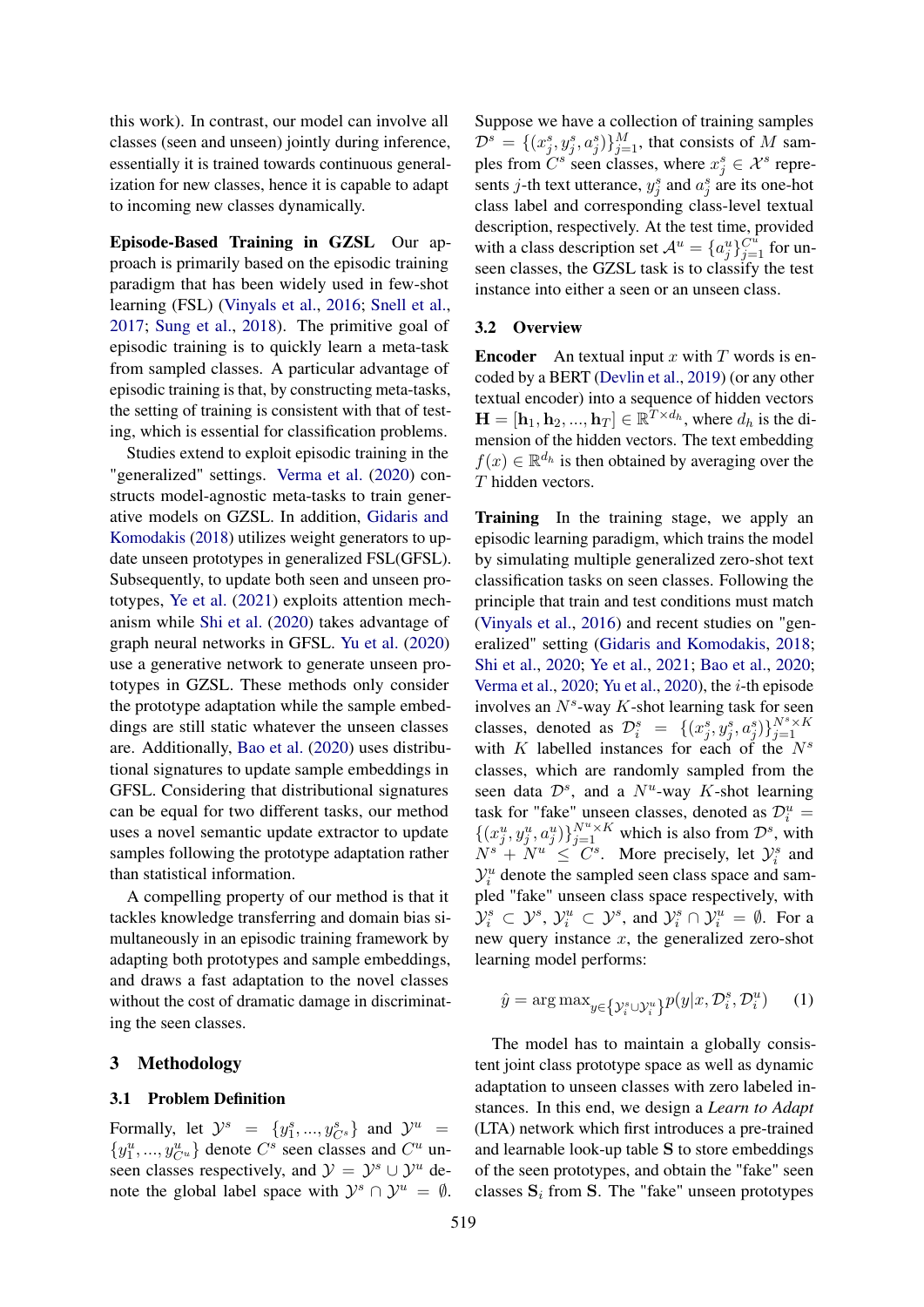

Figure 1: Illustration of the proposed LTA framework. The right part demonstrates the prototype adaptation and sample adaptation, in which  $\blacksquare$  and  $\blacktriangle$  respectively denote prototypes and samples, dotted border and solid border represent before and after adaptation, respectively.

are encoded into a matrix  $U_i$  with a BERT encoder using "fake" unseen class descriptions. Then the  $S_i$  and the  $U_i$  are concatenated and fed into a transformer encoder layer to explicitly calibrate the seen prototype space and unseen prototype space. Meanwhile, a matrix of semantic components C is generated conditioned on the updating of the prototypes. With the belief that the instance feature space should be also calibrated according to the prototypes in an on-the-fly manner, C is further used for updating the feature embedding output by the same encoder.

# 3.3 Prototype adaptation

The proposed LTA network first introduces a learnable look-up table  $\mathbf{S} \in \mathbb{R}^{C^s \times d_h}$  from which to extract the "fake" seen prototypes  $\mathbf{S}_i \in \mathbb{R}^{(C^s - N^u) \times d_h}$ on demand. Following [Gidaris and Komodakis](#page-8-4) [\(2018\)](#page-8-4); [Ye et al.](#page-10-13) [\(2021\)](#page-10-13); [Shi et al.](#page-9-12) [\(2020\)](#page-9-12), the S is firstly initialized by the prototypes trained using a supervised metric learning classifier on seen classes. The detail of the supervised metric learning classifier will be described in the experiment section. We claim that this initialization step will reduce the variance caused by the sampling episode sequences. The "fake" unseen prototypes  $U_i$  is produced by the BERT encoder  $f(\cdot)$  using their corresponding class descriptions:  $\mathbf{U}_i = [f(a_y)]_{y \in \mathcal{Y}_i^u} \in \mathbb{R}^{N^u \times d_h}.$ 

Then the joint prototype matrix **R** is obtained by concatenating  $S_i$  and  $\mathbf{U}_i$ ,  $\mathbf{R} = [\mathbf{S}_i, \mathbf{U}_i] \in \mathbb{R}^{C^s \times d_h}$ , with  $r_k$  as the k-th prototype. Then **R** is fed into a single Transformer encoder layer [\(Vaswani et al.,](#page-10-15) [2017\)](#page-10-15) to explicitly model the updates for both seen prototypes and novel prototypes:

$$
\mathbf{Z} = \text{TransformerEncoder}(\mathbf{R})
$$
  
= Concat(head<sub>1</sub>, ..., head<sub>h</sub>) $\mathbf{W_o}$   
where head<sub>i</sub> = Softmax( $\frac{\mathbf{R}\mathbf{W_q}\mathbf{W_k}\mathbf{R}}{d_h}$ ) $\mathbf{R}\mathbf{W_v}$  (2)

<span id="page-3-1"></span><span id="page-3-0"></span>
$$
\hat{\mathbf{R}} = \mathbf{R} + \mathbf{Z} \tag{3}
$$

where  $\mathbf{Z} \in \mathbb{R}^{C^s \times d_h}$  highlights the adjustment after mutual reflections,  $\mathbf{W_o}, \mathbf{W_q}, \mathbf{W_k}, \mathbf{W_v} \in \mathbb{R}^{d_h \times d_h}$ are trainable parameters, and the updated prototypes  $\hat{\mathbf{R}} \in \mathbb{R}^{\overline{C}^s \times d_h}$  is regarded as the calibrated representative prototypes of both seen and unseen categories, with  $\hat{\mathbf{r}}_k$  as the adjusted k-th prototype. The self-attentions used in Transformer is agile to capture the inter-class relationship of seen and unseen classes and thereby it is beneficial to derive globally discriminative prototypes. The prototype adaptations simultaneously update both seen and unseen classes, which enables the model to represent and discriminate the newly incoming categories in an on-the-fly manner.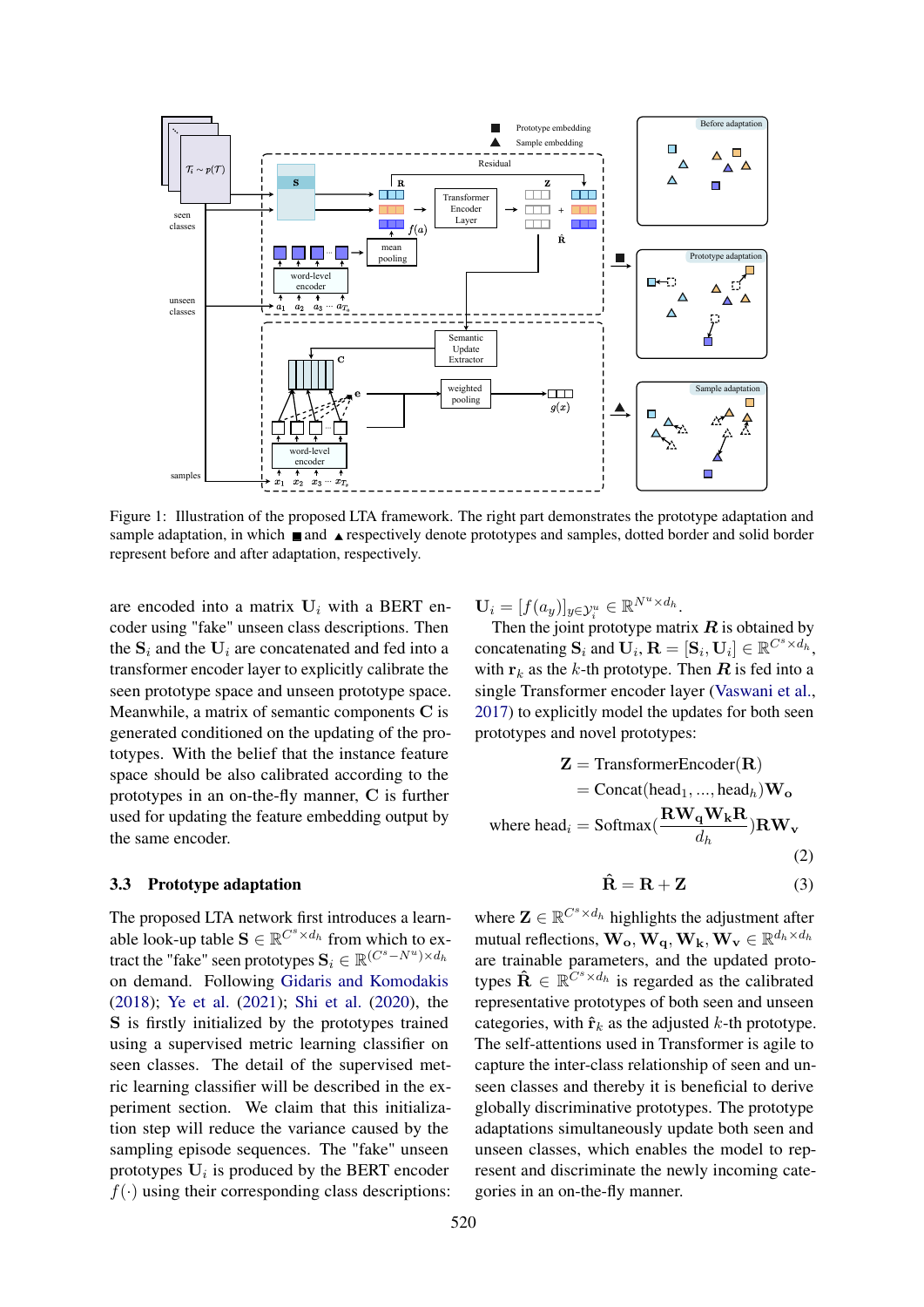#### 3.4 Sample adaptation

As been discussed in [\(Chen et al.,](#page-8-1) [2018\)](#page-8-1), the zeroshot learning tasks are prone to produce semantics loss, where some features would be discarded during training if they are not discriminating for seen classes, but critical for recognizing unseen classes. We observe that the similar problem is exacerbated in GZSL task due to the extreme unbalance between seen and unseen classes. We tackle this problem by introducing sample adaptation following the trajectories of prototypes adaptation. In concrete, we apply a semantic update extractor via attention mechanism to capture synchronous updating of the prototypes:

$$
\mathbf{F} = \mathbf{Z}\mathbf{W}_1 \tag{4}
$$

$$
\mathbf{A} = \text{Softmax}(\mathbf{W}_3 \text{ReLU}(\mathbf{W}_2 \mathbf{F}^T))
$$
 (5)

$$
\mathbf{C} = \mathbf{A}\mathbf{F} \tag{6}
$$

where  $\mathbf{W_1} \in \mathbb{R}^{d_h \times d_h}, \mathbf{W_2} \in \mathbb{R}^{d_a \times d_h}, \mathbf{W_3} \in$  $\mathbb{R}^{d_r \times d_a}$  are trainable parameters, **A** denotes the attention weight matrix and  $\mathbf{C} \in \mathbb{R}^{d_r \times d_h}$  extracts different semantic components with  $c_l$  as its *l*-th semantic components. To offset the semantic loss mentioned above, we use these semantic components to guide the adaptation of sample embeddings. Concretely, we compare the attention score for each  $h_t$  to get the most related semantic adjustment and reconstruct the contribution of each word-level feature:

<span id="page-4-4"></span><span id="page-4-3"></span>
$$
e_t = \text{Softmax}(\alpha \max_{l}(\frac{\mathbf{h}_t c_l}{\|\mathbf{h}_t\| \|\mathbf{c}_l\|})) \qquad (7)
$$

$$
g(x) = \sum_{t=1}^{T} e_t \mathbf{h}_t
$$
 (8)

where the self-attention weight  $e_t$  is used to reweight the  $t$ -th word of sample  $x$  to be classified, and  $\alpha$  is a learnable temperature scalar to control the differentiation of Softmax scores [\(Gidaris and](#page-8-4) [Komodakis,](#page-8-4) [2018\)](#page-8-4). In this way, the different attention weights discriminate the importance of words rather than averaging them.

One notable reason of choosing of the above feature-level calibration is that, in classification task, the encoder is trained to produce feature embedding that collapses to its ground-truth prototype, therefore the adjustment of feature embedding should cater to the adjustment of a reliable global prototype space. In addition, since this calibration is applied after the encoding, it reduces

the complicated parameter tuning for a massive encoder (*e.g.*, BERT), which elegantly helps the GZSL task to fast adapt to the incoming test instances.

#### 3.5 Loss function

With the adapted prototypes  $\hat{\mathbf{R}}$  and the adapted sample  $q(x)$ , a Softmax classifier is used:

$$
p(\hat{y} = y | x) = \frac{\exp(s(g(x), \hat{\mathbf{r}}_y))}{\sum_{\hat{y}} \exp(s(g(x), \hat{\mathbf{r}}_{\hat{y}}))}
$$
(9)

<span id="page-4-1"></span>where  $s(a, b) = \frac{\gamma \cdot ab}{\|a\| \|b\|}$  is cosine similarity with a learnable temperature scalar  $\gamma$ . Finally the model is trained by minimizing the losses across  $N$  episodes:

<span id="page-4-6"></span><span id="page-4-5"></span>
$$
\mathcal{L} = \frac{1}{N} \sum_{i} \mathcal{L}_i \tag{10}
$$

<span id="page-4-2"></span>where  $\mathcal{L}_i$  is the loss of the *i*-th episode:

$$
\mathcal{L}_i = -\frac{1}{(N^s + N^u)K} \sum_{(x,y,a) \in \mathcal{D}_i^s \cup \mathcal{D}_i^u} \log p\left(\hat{y} = y \mid x\right) \tag{11}
$$

The training process is summarized in Algorithm [1.](#page-4-0)

<span id="page-4-0"></span>

|                                                                | Algorithm 1: LTA training algorithm.                                          |  |  |  |  |  |  |
|----------------------------------------------------------------|-------------------------------------------------------------------------------|--|--|--|--|--|--|
| <b>Input:</b> distribution over tasks $p(\mathcal{T})$ , class |                                                                               |  |  |  |  |  |  |
|                                                                | set $\mathcal{V}^s$                                                           |  |  |  |  |  |  |
|                                                                | <b>Output:</b> learned model parameters                                       |  |  |  |  |  |  |
|                                                                | 1 while not done do                                                           |  |  |  |  |  |  |
| $\overline{2}$                                                 | Randomly sample a meta GZSL task                                              |  |  |  |  |  |  |
|                                                                | $\mathcal{T}_i \sim p(\mathcal{T})$ with seen meta-test $\mathcal{D}_i^s$ and |  |  |  |  |  |  |
|                                                                | unseen meta-test $\mathcal{D}_{i}^{u}$ .                                      |  |  |  |  |  |  |
| 3                                                              | Get adapted prototypes $\hat{\mathbf{R}}$ by Eq 2~3.                          |  |  |  |  |  |  |
| $\overline{\mathbf{4}}$                                        | Get semantic components $C$ by Eq 4~6.                                        |  |  |  |  |  |  |
| 5                                                              | for all $\mathcal{D}_{i}^{s} \cup \mathcal{D}_{i}^{u}$ do                     |  |  |  |  |  |  |
| 6                                                              | Get adapted sample embeddings by                                              |  |  |  |  |  |  |
|                                                                | Eq $7 - 8$ .                                                                  |  |  |  |  |  |  |
| 7                                                              | end                                                                           |  |  |  |  |  |  |
| 8                                                              | Update model by Eq $9 \sim 11$ .                                              |  |  |  |  |  |  |
| end<br>9                                                       |                                                                               |  |  |  |  |  |  |

# 4 Experiments

### 4.1 Datasets

Intent Classification Datasets. We collect four intent classification datasets. (1) SNIPS-SLU [\(Coucke et al.,](#page-8-7) [2018\)](#page-8-7), a widely used benchmark for English GZSL intent detection with 5 seen intents and 2 unseen intents. (2) SMP-18 [\(Zhang et al.,](#page-10-16)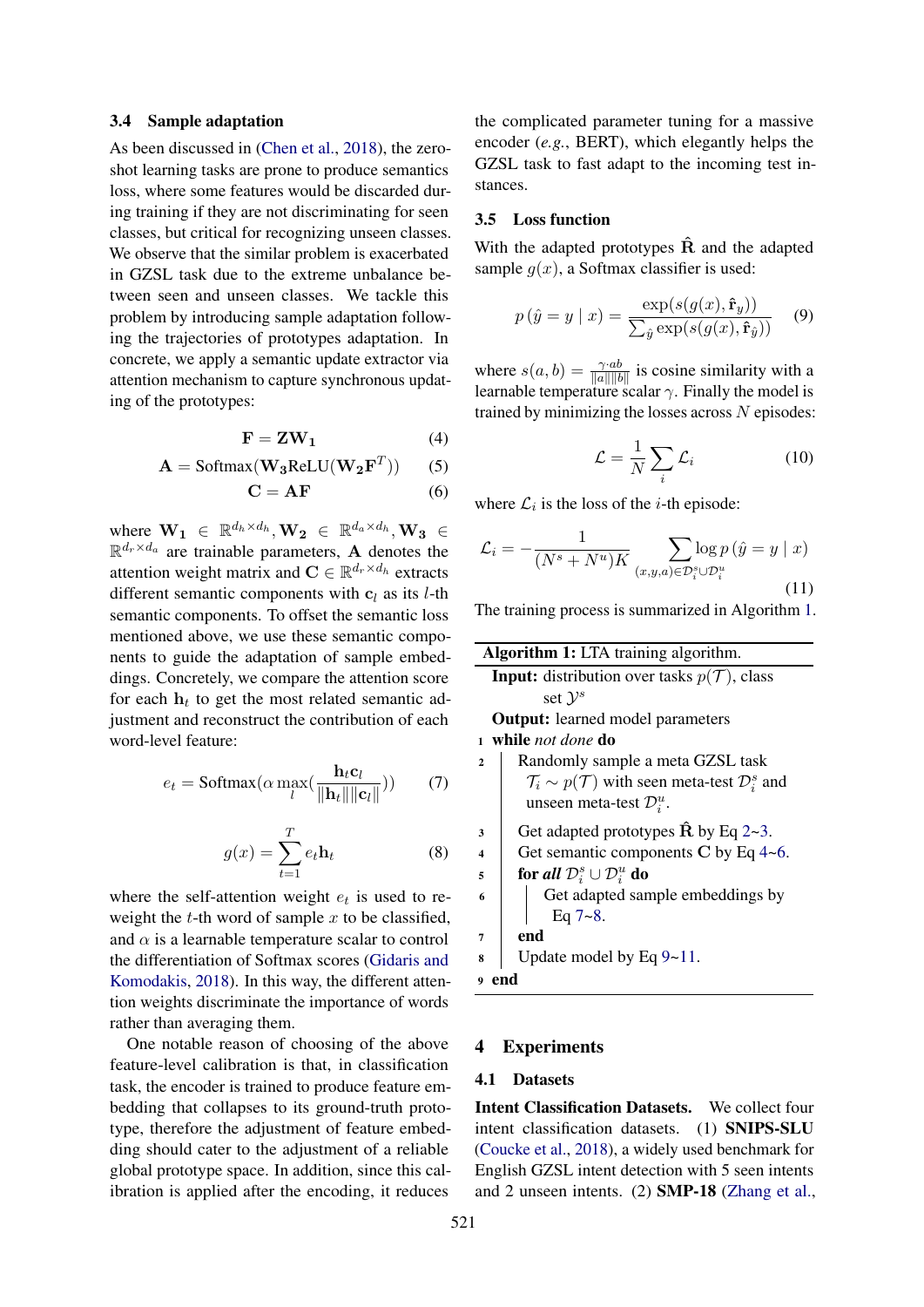[2017\)](#page-10-16), a Chinese dialogue corpus for user intent detection with 24 seen intents and 6 unseen intents. (3) ATIS [\(Hemphill et al.,](#page-8-8) [1990\)](#page-8-8), an English airline travel domain dataset, from which we extract 17 intents with at least 5 samples, and split them into 12 seen intents and 5 unseen intents. (4) CLINC [\(Larson et al.,](#page-9-13) [2019\)](#page-9-13) is a recently published intent detection dataset includes 22,500 in-scope queries covering 150 intent classes from 10 domains. We randomly split them into 120 seen intents and 30 unseen intents.

Question Classification Dataset. In order to draw a comprehensive analysis of the proposed method, we construct a question classification task from the Quora Question Pairs dataset <sup>[1](#page-0-0)</sup>, which is aimed to identify duplicate questions. We collect questions with at least 5 duplicate samples into classes. In each class, we choose the question with minimum words as the label description, called the standard question, which is widely used in realworld question-answering systems [\(Sakata et al.,](#page-9-14) [2019\)](#page-9-14). Table [1](#page-5-0) summarizes all datasets statistics. It is worth to note that intents in ATIS are highly unbalanced with *flight* accounts for about 87% of training data.

<span id="page-5-0"></span>Table 1: Dataset statistics. "FS" indicates "few-shot", "BAL" indicates "balance", "IBAL" indicates "imbalance". The "avg #samples" indicates the average number of samples per class.

| <b>Dataset</b> | #classes<br>unseen<br>seen | #samples<br>total<br>avg | sent<br>len | type        |
|----------------|----------------------------|--------------------------|-------------|-------------|
| <b>SNIPS</b>   | 2                          | 13802 1384               | 9.10        | BAL         |
| <b>SMP</b>     | 6<br>24                    | 2460<br>60               | 4.83        | <b>FS</b>   |
| <b>ATIS</b>    | 5<br>12                    | 245<br>4972              | 11.44       | <b>IBAL</b> |
| Clinc          | 30<br>120                  | 22500<br>105             | 8.23        | BAL         |
| Ouora          | 340<br>1360                | 17394                    | 10.46       | FS          |

Dataset Settings. Following [\(Siddique et al.,](#page-9-15) [2021\)](#page-9-15), we randomly sample seen and unseen classes for 10 runs instead of manual selection used in [\(Yan et al.,](#page-10-4) [2020\)](#page-10-4), which leads to more fair results because every class could be unseen class. We randomly take 70% samples of each seen class as the training set and the remaining 30% as the seen test, and take all the samples of unseen classes as the unseen test. All the textual labels of the same class are regarded as the description for this class.

To validate the benefits of the proposed LTA, we compare against with other approaches in three aspects:

Supervised Learning Methods. To show the performances on seen classes with supervised learning instead of GZSL setting, we use (1) BiLSTM [\(Schuster and Paliwal,](#page-9-16) [1997\)](#page-9-16) and (2) BERT [\(De](#page-8-6)[vlin et al.,](#page-8-6) [2019\)](#page-8-6) as the encoder with a linear Softmax classifier, which only requires samples and one-hot label.

Metric Learning Methods. Metric-based embedding methods are commonly used as baselines for GZSL. Thus we introduce three different metric learning methods: (1) EucSoftmax: We adapt [\(Snell et al.,](#page-9-6) [2017\)](#page-9-6) that uses squared Euclidean distance as the metric and Softmax classifies; (2) Zero-shot DNN: We adapt [\(Kumar et al.,](#page-9-17) [2017\)](#page-9-17) that uses squared Euclidean distance and triplet loss to maintain a margin for different classes. We choose the label embedding (prototype) as the anchor and the closest sample as negative sample in each triplet tuple; (3) CosT: We adapt [\(Gidaris and](#page-8-4) [Komodakis,](#page-8-4) [2018\)](#page-8-4) which uses cosine distance as the metric with a learnable temperature scalar.

SOTA Methods. We also compare our model with two recent state-of-the-art (SOTA) methods: (1) ReCapsNet [\(Liu et al.,](#page-9-5) [2019\)](#page-9-5) uses a dimensional attention-based intent capsule network and a matrix transformation method for GZSL. (2) SEG [\(Yan et al.,](#page-10-4) [2020\)](#page-10-4) is an outlier detection approach that can be directly applied on ReCapsNet. SEG acts as a domain discriminator which first determines whether a test sample belongs to seen classes or unseen classes and then classifies in their own domain. RIDE [\(Siddique et al.,](#page-9-15) [2021\)](#page-9-15) is not considered because they use outer knowledge that is not available in our settings, and they limit the intent labels to only two components "Action" and "Object".

### 4.3 Experimental Setup

Evaluation Metrics. We basically use accuracy (Acc) to estimate the performances on seen and unseen test sets. Besides, we adopt Macro-F1 (F1) rather than Micro-F1 to better evaluate the performances on imbalanced and few-shot datasets, because Macro-F1 gives the average weight of F1 scores for each class. For overall assessments, we adopt the widely used Harmonic Mean (HM) of

<sup>1</sup> <www.kaggle.com/c/quora-question-pairs>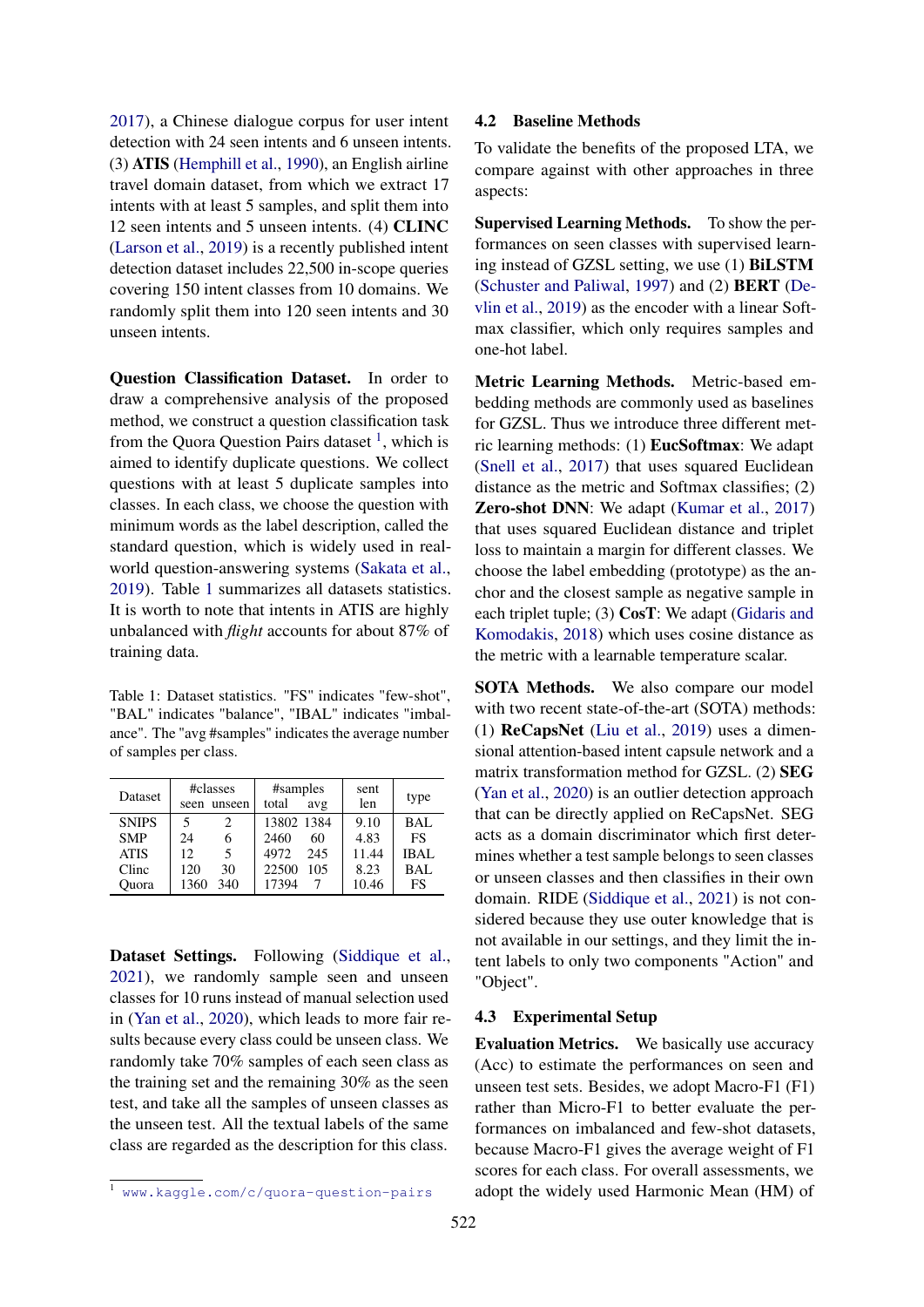|                | <b>SNIPS-NLU</b> |            |        |            |       | <b>SMP-18</b> |       |       |        |       |       |       |
|----------------|------------------|------------|--------|------------|-------|---------------|-------|-------|--------|-------|-------|-------|
| <b>Model</b>   | Seen             |            | Unseen |            | HM    |               | Seen  |       | Unseen |       | HM    |       |
|                | Acc              | ${\rm F}1$ | Acc    | ${\rm F}1$ | Acc   | F1            | Acc   | F1    | Acc    | F1    | Acc   | F1    |
| <b>Bi-LSTM</b> | 98.23            | 98.23      | 0.00   | 0.00       | 0.00  | 0.00          | 93.65 | 93.43 | 0.00   | 0.00  | 0.00  | 0.00  |
| <b>BERT</b>    | 98.91            | 98.91      | 0.00   | 0.00       | 0.00  | 0.00          | 95.28 | 94.87 | 0.00   | 0.00  | 0.00  | 0.00  |
| EucSoftmax     | 81.09            | 65.50      | 45.89  | 58.21      | 58.61 | 61.64         | 89.84 | 87.85 | 76.65  | 77.51 | 82.72 | 82.36 |
| Zero-shot DNN  | 81.09            | 65.28      | 45.91  | 58.53      | 58.63 | 61.72         | 90.97 | 87.67 | 75.38  | 77.32 | 82.44 | 82.17 |
| CosT           | 91.68            | 75.76      | 47.73  | 62.84      | 62.77 | 68.70         | 90.65 | 88.41 | 72.59  | 73.89 | 80.62 | 80.50 |
| ReCapsNet      | 96.26            | 67.70      | 11.57  | 18.45      | 20.66 | 29.00         | 76.32 | 74.92 | 20.56  | 15.09 | 32.39 | 25.10 |
| $+$ SEG        | 92.11            | 73.08      | 50.29  | 62.33      | 65.06 | 67.28         | 67.10 | 67.39 | 36.65  | 32.84 | 47.70 | 44.16 |
| LTA (Ours)     | 74.05            | 74.11      | 90.09  | 84.22      | 81.28 | 78.84         | 89.84 | 90.79 | 79.19  | 75.20 | 84.18 | 82.26 |
| w / o Init     | 82.57            | 75.22      | 64.36  | 71.63      | 72.34 | 73.87         | 89.03 | 87.23 | 80.71  | 81.74 | 84.67 | 84.40 |
| w/oSA          | 67.31            | 70.56      | 84.70  | 77.51      | 75.01 | 73.87         | 84.52 | 81.40 | 75.89  | 74.40 | 79.97 | 77.75 |
| w / o A        | 75.26            | 71.82      | 83.85  | 80.77      | 79.33 | 76.03         | 84.35 | 86.93 | 76.90  | 73.54 | 80.72 | 80.50 |
|                | <b>ATIS</b>      |            |        |            |       | <b>CLINC</b>  |       |       |        |       |       |       |
| <b>Model</b>   | Seen             |            | Unseen |            | HM    |               | Seen  |       | Unseen |       | HM    |       |
|                | Acc              | F1         | Acc    | F1         | Acc   | F1            | Acc   | F1    | Acc    | F1    | Acc   | F1    |
| <b>Bi-LSTM</b> | 93.24            | 79.51      | 0.00   | 0.00       | 0.00  | 0.00          | 92.07 | 92.06 | 0.00   | 0.00  | 0.00  | 0.00  |
| <b>BERT</b>    | 97.18            | 93.71      | 0.00   | 0.00       | 0.00  | 0.00          | 97.37 | 97.37 | 0.00   | 0.00  | 0.00  | 0.00  |
| EucSoftmax     | 67.67            | 16.11      | 7.78   | 5.50       | 13.96 | 8.20          | 96.02 | 87.07 | 58.02  | 66.00 | 72.33 | 75.08 |
| Zero-shot DNN  | 63.56            | 23.12      | 8.05   | 12.02      | 14.29 | 15.82         | 95.31 | 86.65 | 58.49  | 65.89 | 72.49 | 74.68 |
| CosT           | 98.02            | 59.55      | 46.04  | 45.21      | 62.66 | 51.40         | 96.31 | 87.33 | 62.73  | 70.28 | 75.98 | 77.89 |
| ReCapsNet      | 86.19            | 23.88      | 12.80  | 4.89       | 22.32 | 8.12          | 88.53 | 69.83 | 4.24   | 3.33  | 8.10  | 6.36  |
| $+$ SEG        | 93.75            | 40.90      | 14.78  | 6.36       | 25.53 | 11.01         | 81.04 | 78.89 | 9.07   | 5.44  | 16.31 | 10.18 |
| LTA (Ours)     | 96.28            | 63.13      | 66.09  | 55.02      | 78.38 | 58.80         | 92.22 | 87.57 | 73.18  | 75.74 | 81.60 | 81.23 |
| w / o Init     | 89.96            | 47.48      | 69.79  | 52.14      | 78.60 | 49.70         | 93.07 | 88.19 | 73.80  | 77.54 | 82.32 | 82.52 |
| w / o SA       | 90.20            | 51.74      | 66.23  | 47.24      | 76.38 | 49.38         | 92.46 | 87.30 | 69.27  | 73.26 | 79.20 | 79.67 |
| w / o A        | 94.94            | 63.25      | 57.52  | 49.19      | 71.64 | 55.34         | 93.81 | 88.12 | 70.11  | 74.58 | 80.25 | 80.79 |

<span id="page-6-0"></span>Table 2: Results (in %) on four intent benchmarks. The Top1 results of GZSL methods are highlighted in bold and underline for Top2 results, the same below.

<span id="page-6-1"></span>Table 3: Results (in %) on Quora question classification dataset.

| Model         |       | Seen  |       | Unseen | HM    |       |  |
|---------------|-------|-------|-------|--------|-------|-------|--|
|               | Acc   | F1    | Acc   | F1     | Acc   | F1    |  |
| <b>BiLSTM</b> | 71.70 | 69.04 | 0.00  | 0.00   | 0.00  | 0.00  |  |
| EucSoftmax    | 79.88 | 74.42 | 56.85 | 62.39  | 66.43 | 67.88 |  |
| Zero-shot DNN | 72.52 | 67.42 | 48.68 | 53.27  | 58.26 | 59.52 |  |
| CosT          | 88.50 | 81.39 | 62.21 | 73.55  | 73.06 | 77.27 |  |
| LTA (Ours)    | 84.69 | 83.56 | 74.83 | 76.93  | 79.45 | 80.11 |  |
| $w / o$ Init  | 82.11 | 81.99 | 75.49 | 76.53  | 78.66 | 79.17 |  |
| w / o SA      | 84.95 | 82.79 | 73.56 | 76.67  | 78.84 | 79.62 |  |
| w / o A       | 84.21 | 82.40 | 72.50 | 75.23  | 77.92 | 78.65 |  |

Acc and F1 on seen and unseen test sets rather than the overall metrics on the whole test set, because the overall metrics are disturbed by the ratio of seen and unseen test set sizes.

Implementation Details. We use the pretrained BERT-base encoder with  $d_h = 768$  on intent classification datasets and BiLSTM with  $d_h = 128$ hidden vector size each direction on Quora dataset. The scalars of our model is set to be  $\alpha = 10.0, \tau =$  $10.0, d_a = d_h$ , which is trained via Adam [\(Kingma](#page-9-18)) [and Ba,](#page-9-18) [2015\)](#page-9-18) optimizer, with learning rates  $10^{-5}$ for BERT encoder,  $10^{-4}$  for BiLSTM encoder and  $10^{-3}$  for the other parameters. We use  $h = 4$  heads

Transformer encoder layer in prototype adaptation. During training, in order to treat seen classes and unseen classes as equal, we set  $N^{s_i} = N^{u_i}$  in every meta-test set, and we set  $K = 5$  and  $N^{s_i} =$  $N^{u_i} = [2, 2, 2, 10, 20], d_r = [4, 16, 32, 64, 64]$  for SNIPS-NLU, SMP-18, ATIS, CLINC and Quora datasets, respectively.

We also conduct an ablation study to investigate the effectiveness of each proposed component. As depicted in Table [2](#page-6-0) and Table [3,](#page-6-1) "w / o Init" refers to the model that randomly initializes R rather than pretrained prototypes. "w / o SA" refers to the model that only uses prototype adaptation without "sample adaptation". "w / o A" means none of the adaptation steps is applied.

#### 4.4 Results

The results on four intent datasets and Quora dataset are given in Table [2](#page-6-0) and Table [3,](#page-6-1) respectively. It is observed that our proposed methods achieve the overall best performances compared to baselines.

Detailed and interesting observations can also be derived from the results: (1) The metric-learning methods as the basic baselines, achieve compa-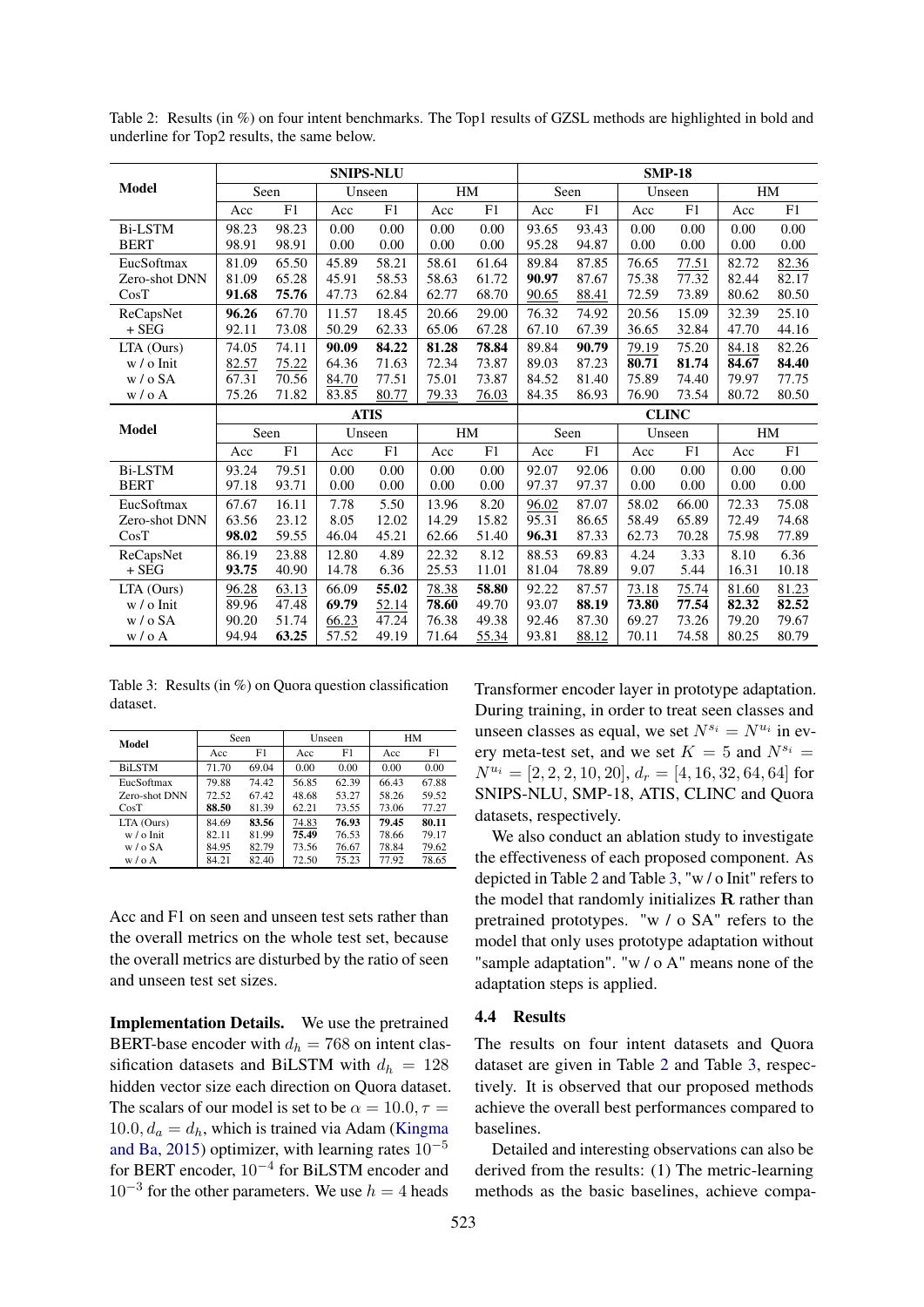<span id="page-7-1"></span>

Figure 2: PCA plots of encoded unseen sample representations( $\cdot$ ) and prototype representations( $\blacksquare$ ) from (a) LTA w/o sample adaptation model and (b) full LTA model with sample adaptation (c) is an unseen example with samplelevel raw attention and adapted attention.  $\triangle$  denotes the raw prototype before adaptation. ◦ and • respectively denote the example representations before and after sample adaptation.

rable results on *Seen Test* for all datasets. However, they all suffer from the domain bias problem and the performance drops with a large margin on *Unseen Test*, where the prediction is complicated due to zero-shot scenarios. (2) The performances on SNIPS-NLU and SMP-18 of ReCapsNet and SEG are worse than those in their original paper although we use the open-source codes in our experiments, that is because we randomly split the test unseen classes thus making it more challenging. Besides, these methods fail to recognize unseen samples well on datasets with a large scale of categories, yielding worse 0% Acc and F1 on Quora. The most likely reason is that ReCapsNet uses label embedding similarities to construct unseen prototypes in capsule network, which imposes a non-trivial computational and memory burden. (3) Our method shows its privilege for all datasets. In particular, with the help of continuous adapting ability, it observes a smaller gap between seen and unseen domains, which proves the adaptation on the testing phase effectively works. Although the performance on seen domain drops sightly, LTA outperforms the competitive metric-learning baselines by 9.54% HM Acc and 12.90% HM F1 averagely on the whole datasets, indicating that our model fairly balances the seen and unseen classes.

Ablation Study. To better understand the contribution of each component of our method, we explore three variants of LTA. We can observe that LTA with both prototype adaptation and sample adaptation outperforms those without any adaptation step in all cases. The "LTA w / o Init" has relatively stable performances. Note that "LTA w / o SA" with only prototype adaptation achieves worse performance compared to "LTA w / o A" on SNIPS-NLU, SMP-18 and CLINC. It indicates that

<span id="page-7-0"></span>

Figure 3: The performance with increasing numbers of test unseen classes on CLINC dataset.

the single prototype adaptation step may cause negative transfer, further illustrating the importance of the sample adaptation.

### 4.5 Results on Emerging Unseen Classes

As the partition of seen and unseen classes is fixed in previous experiments, to study the robustness of the proposed adaptation method, we conduct the experiment across unseen class sets of different scales on CLINC dataset. Specifically, we select 70 classes as seen classes and 10 classes as validating unseen classes. The number of testing unseen classes is varied from 1 to 70, which are randomly sampled from the remaining 70 classes. Each experiment is repeated 50 times with different sampling sets for a more stable result. Figure [3](#page-7-0) (a) shows the HM accuracy on all classes as the number of the unseen classes increases. We can see that our LTA model outperforms the metric learning baseline and ablation models in all cases, where the improved performance is mainly attributed to the improvements on unseen classes as shown in Figure [3](#page-7-0) (b). These results suggest that our adaptation method is robust and effective for adapting to increasing new classes as well as improving the overall performance of all classes.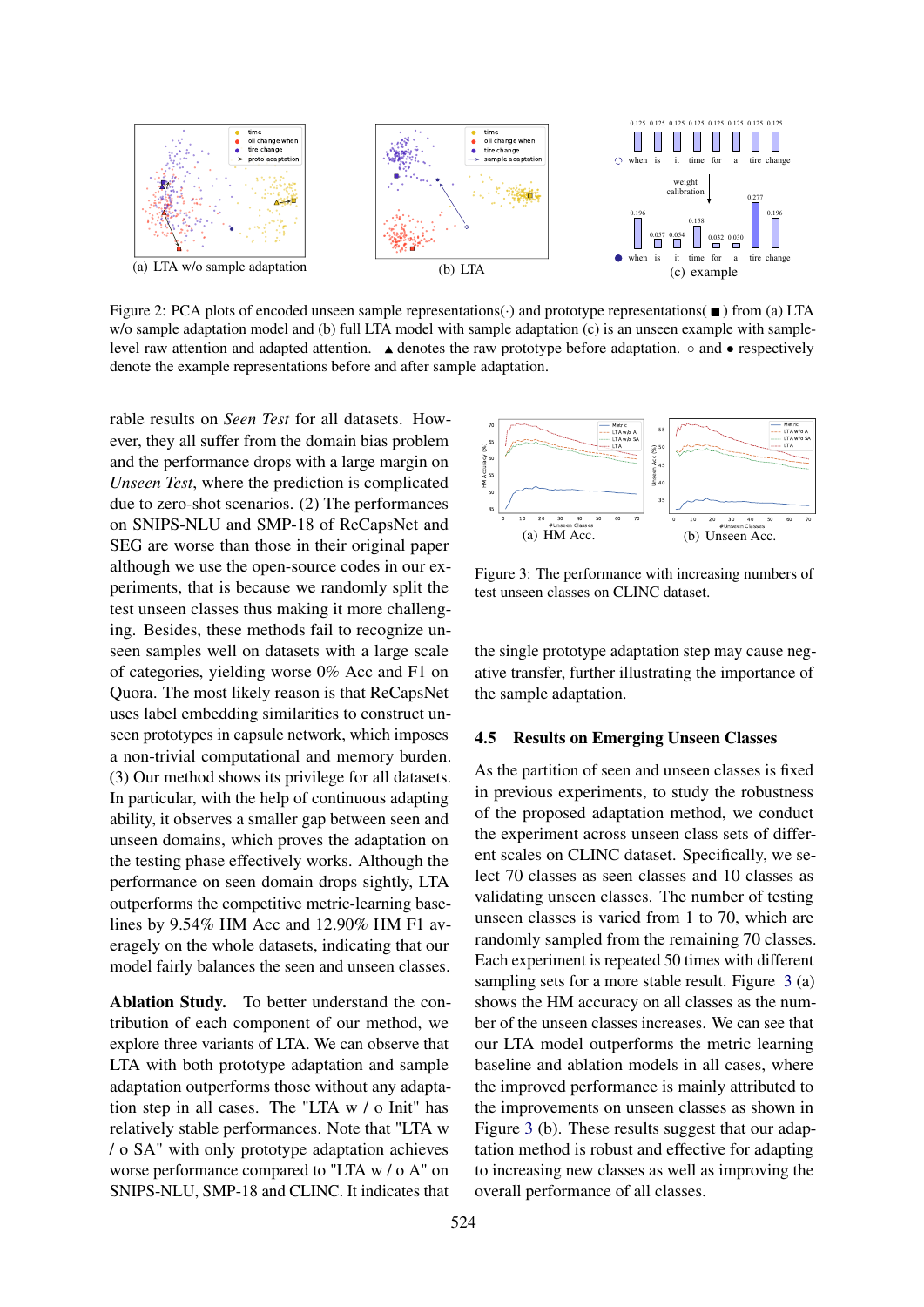### 4.6 Visualization

To demonstrate how our adaptation method works, we further visualize the encoded representation via PCA in Figure [2.](#page-7-1) When there is no unseen class, seen classes (yellow and red) is discriminative enough. But when the new class "tire change" (purple) comes, it is ambiguous with class "oil change when" (red). We observe that the seen and unseen class prototypes are updated to be far away from each other after prototype adaptation as shown in (a), which eases the domain bias problem. However, the performance is unsatisfactory since the sample representations are still not discriminative no matter how the prototype updates. As we can see, with the sample adaptation as shown in (b), the sample representations are independently clustered by the adapted prototypes and easy to be distinguished.

To further study how the sample adaptation works, we select a representative case "when is it time for a tire change" and show its attention weights used as calibration parameters in (c). The case is still misclassified after the prototype adaptation due that the common word "time" and "change" also appear in seen classes. After the sample adaptation, however, it can be seen that the word "tire" which is a keyword for classifying, gets the highest attention while the other confusing words do not. This result suggests that calibrating using attention weights helps acquire a prototypeaware representation that guides the sample adaptation.

# 5 Conclusion

This paper proposed a novel adaptive meta-learning network for generalized zero-shot text classification. The model was trained under a consistent setting with testing. In particular, it efficiently alleviated the bias towards seen classes by utilizing both prototype adaptation and sample adaptation. Experiments on five text classification datasets validated that our model achieved compelling results on both seen classes and unseen classes meanwhile was capable of fast adapting to new classes.

# Acknowledgements

We thank the anonymous reviewers for their insightful comments. The research is supported in part by the Major Research Plan of National Natural Science Foundation of China (Grant No.92067202).

### References

- <span id="page-8-5"></span>Yujia Bao, Menghua Wu, Shiyu Chang, and Regina Barzilay. 2020. [Few-shot text classification with](https://openreview.net/forum?id=H1emfT4twB) [distributional signatures.](https://openreview.net/forum?id=H1emfT4twB) In *8th International Conference on Learning Representations, Addis Ababa, Ethiopia*. OpenReview.net.
- <span id="page-8-1"></span>Long Chen, Hanwang Zhang, Jun Xiao, Wei Liu, and Shih-Fu Chang. 2018. [Zero-shot visual recognition](https://doi.org/10.1109/CVPR.2018.00115) [using semantics-preserving adversarial embedding](https://doi.org/10.1109/CVPR.2018.00115) [networks.](https://doi.org/10.1109/CVPR.2018.00115) In *2018 IEEE Conference on Computer Vision and Pattern Recognition*, pages 1043–1052, Salt Lake City, USA. Computer Vision Foundation / IEEE Computer Society.
- <span id="page-8-7"></span>Alice Coucke, Alaa Saade, Adrien Ball, Théodore Bluche, Alexandre Caulier, David Leroy, Clément Doumouro, Thibault Gisselbrecht, Francesco Caltagirone, Thibaut Lavril, Maël Primet, and Joseph Dureau. 2018. [Snips voice platform: an embedded](http://arxiv.org/abs/1805.10190) [spoken language understanding system for private](http://arxiv.org/abs/1805.10190)[by-design voice interfaces.](http://arxiv.org/abs/1805.10190) *CoRR*, abs/1805.10190.
- <span id="page-8-6"></span>Jacob Devlin, Ming-Wei Chang, Kenton Lee, and Kristina Toutanova. 2019. [BERT: pre-training of](https://doi.org/10.18653/v1/n19-1423) [deep bidirectional transformers for language under](https://doi.org/10.18653/v1/n19-1423)[standing.](https://doi.org/10.18653/v1/n19-1423) In *Proceedings of the 2019 Conference of the North American Chapter of the Association for Computational Linguistics: Human Language Technologies, Volume 1 (Long and Short Papers)*, pages 4171–4186, Minneapolis, USA. Association for Computational Linguistics.
- <span id="page-8-0"></span>Chelsea Finn, Pieter Abbeel, and Sergey Levine. 2017. [Model-agnostic meta-learning for fast adaptation of](http://proceedings.mlr.press/v70/finn17a.html) [deep networks.](http://proceedings.mlr.press/v70/finn17a.html) In *Proceedings of the 34th International Conference on Machine Learning*, volume 70, pages 1126–1135, Sydney, Australia. PMLR.
- <span id="page-8-3"></span>Andrea Frome, Gregory S. Corrado, Jonathon Shlens, Samy Bengio, Jeffrey Dean, Marc'Aurelio Ranzato, and Tomás Mikolov. 2013. [Devise: A deep visual](https://proceedings.neurips.cc/paper/2013/hash/7cce53cf90577442771720a370c3c723-Abstract.html)[semantic embedding model.](https://proceedings.neurips.cc/paper/2013/hash/7cce53cf90577442771720a370c3c723-Abstract.html) In *Advances in Neural Information Processing Systems 26: 27th Annual Conference*, pages 2121–2129, Nevada, USA.
- <span id="page-8-2"></span>Hao Fu, Caixia Yuan, Xiaojie Wang, Zhijie Sang, Shuo Hu, and Yuanyuan Shi. 2018. [Zero-shot question](https://doi.org/10.1109/CCIS.2018.8691209) [classification using synthetic samples.](https://doi.org/10.1109/CCIS.2018.8691209) In *5th IEEE International Conference on Cloud Computing and Intelligence Systems*, pages 714–718, Nanjing, China. IEEE.
- <span id="page-8-4"></span>Spyros Gidaris and Nikos Komodakis. 2018. [Dynamic](https://doi.org/10.1109/CVPR.2018.00459) [few-shot visual learning without forgetting.](https://doi.org/10.1109/CVPR.2018.00459) In *2018 IEEE Conference on Computer Vision and Pattern Recognition*, pages 4367–4375, Salt Lake City, USA. Computer Vision Foundation / IEEE Computer Society.
- <span id="page-8-8"></span>Charles T. Hemphill, John J. Godfrey, and George R. Doddington. 1990. [The ATIS spoken language sys](https://aclanthology.org/H90-1021/)[tems pilot corpus.](https://aclanthology.org/H90-1021/) In *Speech and Natural Language: Proceedings of a Workshop Held at Hidden Valley,*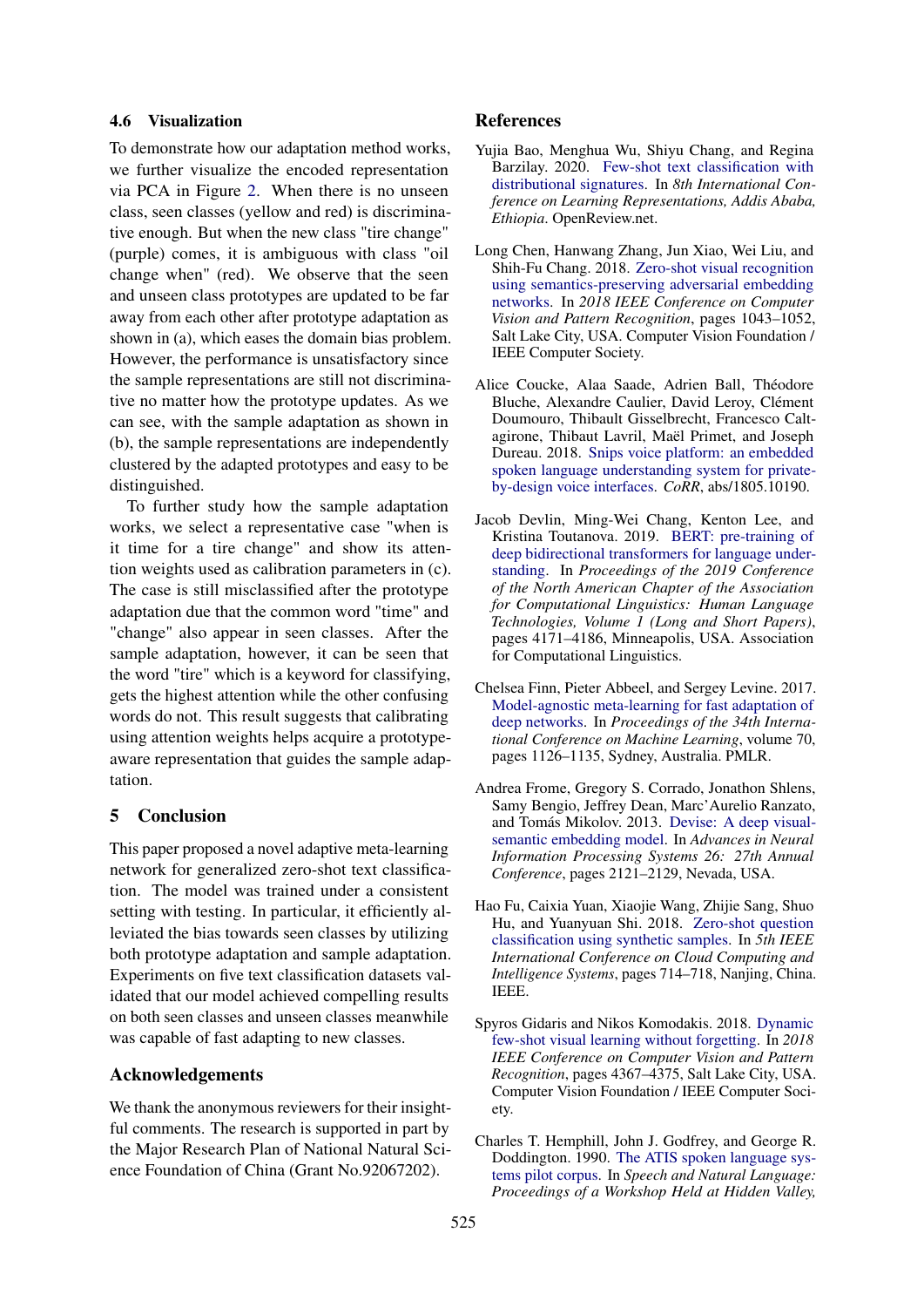*Pennsylvania, USA, June 24-27, 1990*. Morgan Kaufmann.

- <span id="page-9-18"></span>Diederik P. Kingma and Jimmy Ba. 2015. [Adam: A](http://arxiv.org/abs/1412.6980) [method for stochastic optimization.](http://arxiv.org/abs/1412.6980) In *3rd International Conference on Learning Representations, San Diego, USA*.
- <span id="page-9-17"></span>Anjishnu Kumar, Pavankumar Reddy Muddireddy, Markus Dreyer, and Björn Hoffmeister. 2017. [Zero](http://www.isca-speech.org/archive/Interspeech_2017/abstracts/0516.html)[shot learning across heterogeneous overlapping do](http://www.isca-speech.org/archive/Interspeech_2017/abstracts/0516.html)[mains.](http://www.isca-speech.org/archive/Interspeech_2017/abstracts/0516.html) In *18th Annual Conference of the International Speech Communication Association*, pages 2914–2918, Stockholm, Sweden. ISCA.
- <span id="page-9-13"></span>Stefan Larson, Anish Mahendran, Joseph J. Peper, Christopher Clarke, Andrew Lee, Parker Hill, Jonathan K. Kummerfeld, Kevin Leach, Michael A. Laurenzano, Lingjia Tang, and Jason Mars. 2019. [An](https://doi.org/10.18653/v1/D19-1131) [evaluation dataset for intent classification and out-of](https://doi.org/10.18653/v1/D19-1131)[scope prediction.](https://doi.org/10.18653/v1/D19-1131) In *Proceedings of the 2019 Conference on Empirical Methods in Natural Language Processing and the 9th International Joint Conference on Natural Language Processing*, pages 1311–1316, Hong Kong, China. Association for Computational Linguistics.
- <span id="page-9-5"></span>Han Liu, Xiaotong Zhang, Lu Fan, Xuandi Fu, Qimai Li, Xiao-Ming Wu, and Albert Y. S. Lam. 2019. [Recon](https://doi.org/10.18653/v1/D19-1486)[structing capsule networks for zero-shot intent classi](https://doi.org/10.18653/v1/D19-1486)[fication.](https://doi.org/10.18653/v1/D19-1486) In *Proceedings of the 2019 Conference on Empirical Methods in Natural Language Processing and the 9th International Joint Conference on Natural Language Processing*, pages 4798–4808, Hong Kong, China. Association for Computational Linguistics.
- <span id="page-9-0"></span>Shervin Minaee, Nal Kalchbrenner, Erik Cambria, Narjes Nikzad, Meysam Chenaghlu, and Jianfeng Gao. 2021. [Deep learning-based text classifica](https://doi.org/10.1145/3439726)[tion: A comprehensive review.](https://doi.org/10.1145/3439726) *ACM Comput. Surv.*, 54(3):62:1–62:40.
- <span id="page-9-8"></span>Jinseok Nam, Eneldo Loza Mencía, and Johannes Fürnkranz. 2016. [All-in text: Learning document, la](http://www.aaai.org/ocs/index.php/AAAI/AAAI16/paper/view/12058)[bel, and word representations jointly.](http://www.aaai.org/ocs/index.php/AAAI/AAAI16/paper/view/12058) In *Proceedings of the Thirtieth AAAI Conference on Artificial Intelligence*, pages 1948–1954, Phoenix, USA. AAAI Press.
- <span id="page-9-1"></span>Farhad Pourpanah, Moloud Abdar, Yuxuan Luo, Xinlei Zhou, Ran Wang, Chee Peng Lim, and Xi-Zhao Wang. 2020. [A review of generalized zero-shot learn](http://arxiv.org/abs/2011.08641)[ing methods.](http://arxiv.org/abs/2011.08641) *CoRR*, abs/2011.08641.
- <span id="page-9-11"></span>Shafin Rahman, Salman H. Khan, and Nick Barnes. 2019. [Transductive learning for zero-shot object de](https://doi.org/10.1109/ICCV.2019.00618)[tection.](https://doi.org/10.1109/ICCV.2019.00618) In *2019 IEEE/CVF International Conference on Computer Vision*, pages 6081–6090, Seoul, Korea (South). IEEE.
- <span id="page-9-3"></span>Anthony Rios and Ramakanth Kavuluru. 2018. [Few](https://doi.org/10.18653/v1/d18-1352)[shot and zero-shot multi-label learning for structured](https://doi.org/10.18653/v1/d18-1352) [label spaces.](https://doi.org/10.18653/v1/d18-1352) In *Proceedings of the 2018 Conference on Empirical Methods in Natural Language*

*Processing*, pages 3132–3142, Brussels, Belgium. Association for Computational Linguistics.

- <span id="page-9-2"></span>Bernardino Romera-Paredes and Philip Torr. 2015. [An](http://proceedings.mlr.press/v37/romera-paredes15.html) [embarrassingly simple approach to zero-shot learn](http://proceedings.mlr.press/v37/romera-paredes15.html)[ing.](http://proceedings.mlr.press/v37/romera-paredes15.html) In *Proceedings of the 32nd International Conference on Machine Learning*, volume 37 of *Proceedings of Machine Learning Research*, pages 2152– 2161, Lille, France. PMLR.
- <span id="page-9-14"></span>Wataru Sakata, Tomohide Shibata, Ribeka Tanaka, and Sadao Kurohashi. 2019. [FAQ retrieval using query](https://doi.org/10.1145/3331184.3331326)[question similarity and bert-based query-answer rele](https://doi.org/10.1145/3331184.3331326)[vance.](https://doi.org/10.1145/3331184.3331326) In *Proceedings of the 42nd International ACM SIGIR Conference on Research and Development in Information Retrieval*, pages 1113–1116, Paris, France. ACM.
- <span id="page-9-10"></span>Edgar Schönfeld, Sayna Ebrahimi, Samarth Sinha, Trevor Darrell, and Zeynep Akata. 2019. [Generalized](https://doi.org/10.1109/CVPR.2019.00844) [zero- and few-shot learning via aligned variational au](https://doi.org/10.1109/CVPR.2019.00844)[toencoders.](https://doi.org/10.1109/CVPR.2019.00844) In *IEEE Conference on Computer Vision and Pattern Recognition*, pages 8247–8255, Long Beach, USA. Computer Vision Foundation / IEEE.
- <span id="page-9-16"></span>Mike Schuster and Kuldip K. Paliwal. 1997. [Bidirec](https://doi.org/10.1109/78.650093)[tional recurrent neural networks.](https://doi.org/10.1109/78.650093) *IEEE Trans. Signal Process.*, 45(11):2673–2681.
- <span id="page-9-12"></span>Xiahan Shi, Leonard Salewski, Martin Schiegg, and Max Welling. 2020. [Relational generalized few-shot](https://www.bmvc2020-conference.com/assets/papers/0220.pdf) [learning.](https://www.bmvc2020-conference.com/assets/papers/0220.pdf) In *31st British Machine Vision Conference 2020, , Virtual Event, UK*. BMVA Press.
- <span id="page-9-9"></span>Qingyi Si, Yuanxin Liu, Peng Fu, Zheng Lin, Jiangnan Li, and Weiping Wang. 2021. [Learning class](https://doi.org/10.24963/ijcai.2021/540)[transductive intent representations for zero-shot in](https://doi.org/10.24963/ijcai.2021/540)[tent detection.](https://doi.org/10.24963/ijcai.2021/540) In *Proceedings of the Thirtieth International Joint Conference on Artificial Intelligence*, pages 3922–3928, Virtual Event / Montreal, Canada. ijcai.org.
- <span id="page-9-15"></span>A. B. Siddique, Fuad T. Jamour, Luxun Xu, and Vagelis Hristidis. 2021. [Generalized zero-shot intent de](https://doi.org/10.1145/3404835.3462985)[tection via commonsense knowledge.](https://doi.org/10.1145/3404835.3462985) In *The 44th International ACM SIGIR Conference on Research and Development in Information Retrieval*, pages 1925–1929, Virtual Event, Canada. ACM.
- <span id="page-9-6"></span>Jake Snell, Kevin Swersky, and Richard S. Zemel. 2017. [Prototypical networks for few-shot learning.](https://proceedings.neurips.cc/paper/2017/hash/cb8da6767461f2812ae4290eac7cbc42-Abstract.html) In *Advances in Neural Information Processing Systems 30: Annual Conference*, pages 4077–4087, Long Beach, USA.
- <span id="page-9-7"></span>Richard Socher, Milind Ganjoo, Christopher D. Manning, and Andrew Y. Ng. 2013. [Zero-shot learning](https://proceedings.neurips.cc/paper/2013/hash/2d6cc4b2d139a53512fb8cbb3086ae2e-Abstract.html) [through cross-modal transfer.](https://proceedings.neurips.cc/paper/2013/hash/2d6cc4b2d139a53512fb8cbb3086ae2e-Abstract.html) In *Advances in Neural Information Processing Systems 26: 27th Annual Conference*, pages 935–943, Nevada, USA.
- <span id="page-9-4"></span>Congzheng Song, Shanghang Zhang, Najmeh Sadoughi, Pengtao Xie, and Eric P. Xing. 2020. [Generalized](https://doi.org/10.24963/ijcai.2020/556) [zero-shot text classification for ICD coding.](https://doi.org/10.24963/ijcai.2020/556) In *Proceedings of the Twenty-Ninth International Joint Conference on Artificial Intelligence*, pages 4018–4024. ijcai.org.